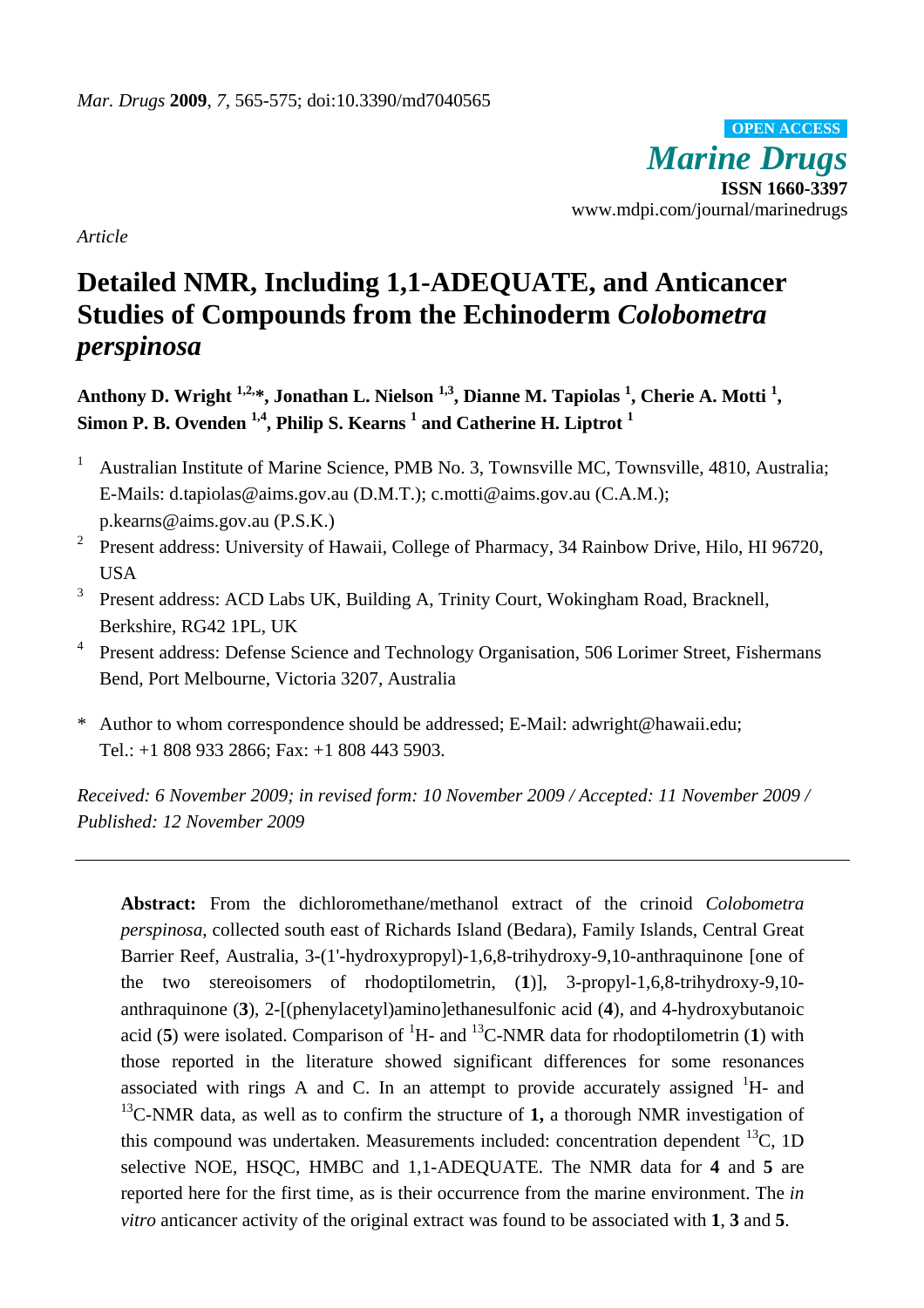**Keywords:** 1,1-ADEQUATE; NMR; marine natural products; echinoderm; *Colobometra perspinosa*; anticancer

## **1. Introduction**

Numerous marine organisms are known to produce secondary metabolites as defense mechanisms [1–4] which ultimately prove to have other interesting biological activities [5–7]. Many of these compounds are brightly coloured. Crinoids are known producers of brightly coloured, typically orange red pigments that are predominantly anthraquinoid in nature. The NMR data for these compounds are difficult to assign and as a result are often incorrectly assigned [8–10]. NMR techniques that are not routinely used need to be applied to resolve assignment issues for this class of compounds [11]. During a screening campaign to identify marine extracts with whole cell anticancer activity, a dichloromethane/methanol (DCM/MeOH) extract of a specimen of the crinoid *Colobometra perspinosa*, collected from south east of Richards Island (Bedara), Family Islands, Central Great Barrier Reef, Australia, was found to be active. Subsequent bioassay and <sup>1</sup>H-NMR guided fractionation of the MeOH soluble fraction led to the isolation of compounds **1**, **3**, **4** and **5**. Outlined in this publication are details of the structure elucidation of **1**, **3**, **4** and **5**, as well as a detailed discussion of the 13C-NMR data associated with **1** and **3**, together with their cytotoxicity, as assessed in a series of anticancer cell based assays.

## **2. Results and Discussion**

Rhodoptilometrin (**1**) was isolated as an orange-yellow microcrystalline solid with a molecular weight corresponding to the molecular formula  $C_{17}H_{14}O_6$ ; the molecule had eleven double bond equivalents of unsaturation. Analysis of the NMR data for 1 (Table 1) showed it to have  $6 \times C=C$ , and  $2 \times C=O$  as the only multiple bonds within the molecule, so 1 was tricyclic. Other structural features of the molecule, gleaned from its spectroscopic data, were the presence of two pairs of meta-coupled protons and a 1-hydroxypropyl moiety. These deductions indicated **1** to be a tetra-substituted anthraquinone, where the substituents were three hydroxyl groups and a 1-hydroxypropyl moiety. From <sup>13</sup>C- and <sup>1</sup>H-<sup>13</sup>C HMBC data (see Table 1) it was possible to establish the substitution pattern of the anthraquinone as shown in Figure 1. Comparison of the NMR data in Table 1 for **1** with those reported for rhodoptilometrin (see Table 1 and Table 2) [8–10], raised doubts about the structure, in particular the 13C-NMR resonances for C-4, 5, 6, 8a and 9a, associated with rings A and C of **1**, and the  ${}^{1}$ H-NMR data for H<sub>3</sub>-3'. If the reported structure of 1 was incorrect, the only other structure that fits all of the available data is the regioisomer **2**. In an attempt to resolve this regio-chemical issue and provide reliable NMR data, a 1,1-ADEQUATE spectrum [11] (see Figure 2 and Table 1), as well as  $^{13}$ C-NMR spectra at various concentrations (see Table 2), were recorded, and all of the NMR data re-examined. There was a slight influence on  $^{13}$ C-NMR chemical shifts with changing concentration (see Table 2), however, nothing to the extent that would account for the differences seen between resonances associated with C-4, 5, 6, 8a and 9a reported in the literature [10] and current values. The 1,1-ADEQUATE cross-peaks observed for **1** between H-4 and C-3, 4, and 4a, between H-2 and C-1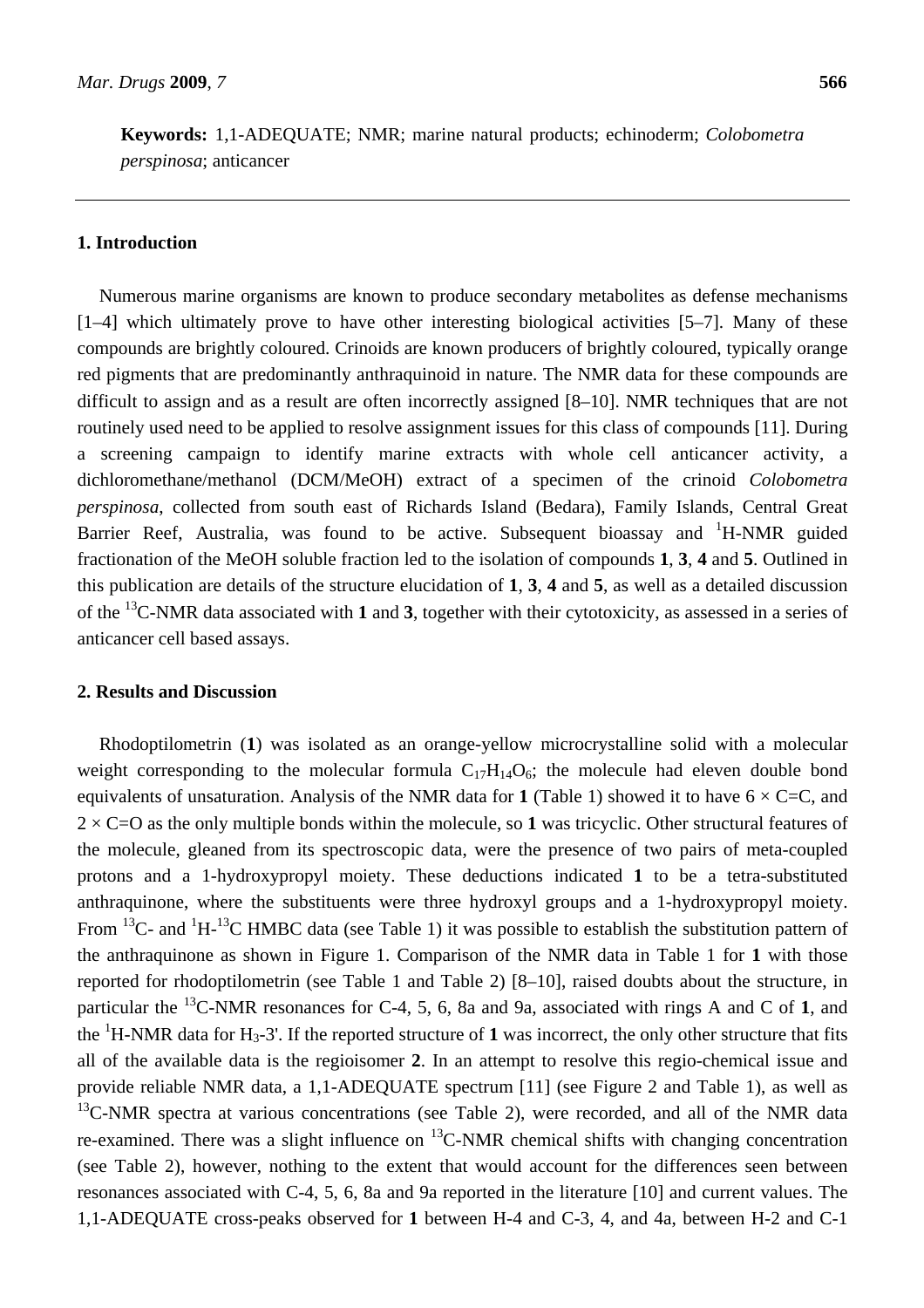and 3, and between H-1' and C-2' and 3, (see Figure 2 and Table 1), coupled with the HMBC crosspeaks observed between H-4 and C-1, 2, 9 (weak), 9a and 10, defined ring C, the 1-hydroxypropyl moiety, and C-10, as shown in **1**. Also 1,1-ADEQUATE cross-peaks were observed between H-5 and C-6 and 10a, and between H-7 and C-6, together with HMBC cross-peaks observed between H-5 and C-6, 7, 8, 8a, 9 (weak) and 10, and between H-7 and C-5, 6, 8, 8a and 9 (weak). This defined ring A and C-9, thus completing ring B of the molecule and confirming the planar structure. Based on this analysis, the compound isolated in this study was assigned as **1**. The specific rotation of **1** measured at 589 nm was -22, which is in agreement with that reported for rhodoptilometrin by Lee *at al.* [10]. Careful consideration of the C-4, 5, 6, 8a and 9a  $^{13}$ C-NMR chemical shift differences observed between our **1** and that reported by Lee *et al.* [10], highlighted that, with the exception of C-6, these carbons would possibly be influenced by tautomeric effects. This raised the issue of pH and whether the compounds were in the same form prior to NMR analysis. In our case, all samples were acid and base free prior to measurement as were NMR solvents used for the measurement. Adding formic acid or sodium hydroxide to our NMR sample in CD<sub>3</sub>OD did not alter the chemical shifts of these carbons. Compound **1** was also isolated from a more recent collection of *Colobometra perspinosa* collected from Coombe Island in the Family Islands, Central Great Barrier Reef, Australia in 2005. It seems likely that the compound isolated and characterized by Lee *et al.*, [10] probably is rhodoptilometrin (**1**), but in the absence of more details concerning isolation and measurement conditions (e.g., temperature, concentration and pH) this cannot be stated with certainty.

Together with rhodoptilometrin (**1**), 3-propyl-1,6,8-trihydroxy-9,10-anthraquinone (**3**), or dehydroxyrhodoptilometrin, was also isolated and characterized spectroscopically. From comparison of the <sup>1</sup> H- and 13C-NMR data for **1** with that obtained for **3**, together with the accurate mass data, it was evident that **3** was also a tetra-substituted anthraquinone with three hydroxyl groups and an aliphatic moiety at C-3. The differences in the  ${}^{1}H$ - and  ${}^{13}C$ -NMR chemical shifts of the aliphatic substituent between **1** and **3** clearly revealed the presence of a propyl moiety at C-3. For **3**, complete assignment of  ${}^{1}$ H- and  ${}^{13}$ C-NMR data are provided for the first time; see Experimental Section and Table 1.

The conjugate of phenylacetic acid and taurine, phenylacetyltaurine, or 2-[(phenylacetyl)amino]ethanesulfonic acid (**4**) was also isolated from the MeOH extract. The structural elucidation of this molecule was relatively straightforward once the elemental composition was determined from accurate mass measurement  $(C_{10}H_{12}NO_4S)$ . It was possible to deduce two molecular fragments from the <sup>1</sup>H- and <sup>13</sup>C-NMR data of **4** (see Experimental Section); the phenylacetic acid (amide) moiety, an ethyl chain with a terminal nitrogen at C-2, and a heteroatom, unlikely to be oxygen or nitrogen, at C-1. With the accurate MS measurement in hand it was evident that the group at C-1 was a sulfonic acid and that **4** was the conjugate from the reaction between phenylacetic acid and taurine. Surprisingly, this appears to be the first report of this entity as a natural product from the marine environment, even though it is encountered fairly often in metabolic studies involving the use of phenylacetic acid [12,13].

The final compound to be identified in this study was 4-hydroxybutanoic acid or gammahydroxybutyric acid (GHB, **5**). The structure elucidation of this molecule was routine. From the <sup>1</sup>H- and <sup>13</sup>C-NMR data of **5** (see Experimental Section), it was evident that the molecule was composed of a butyl chain terminating at one end with an OH (C-4,  $\delta$ <sub>C</sub> 68.5 ppm); and at the other with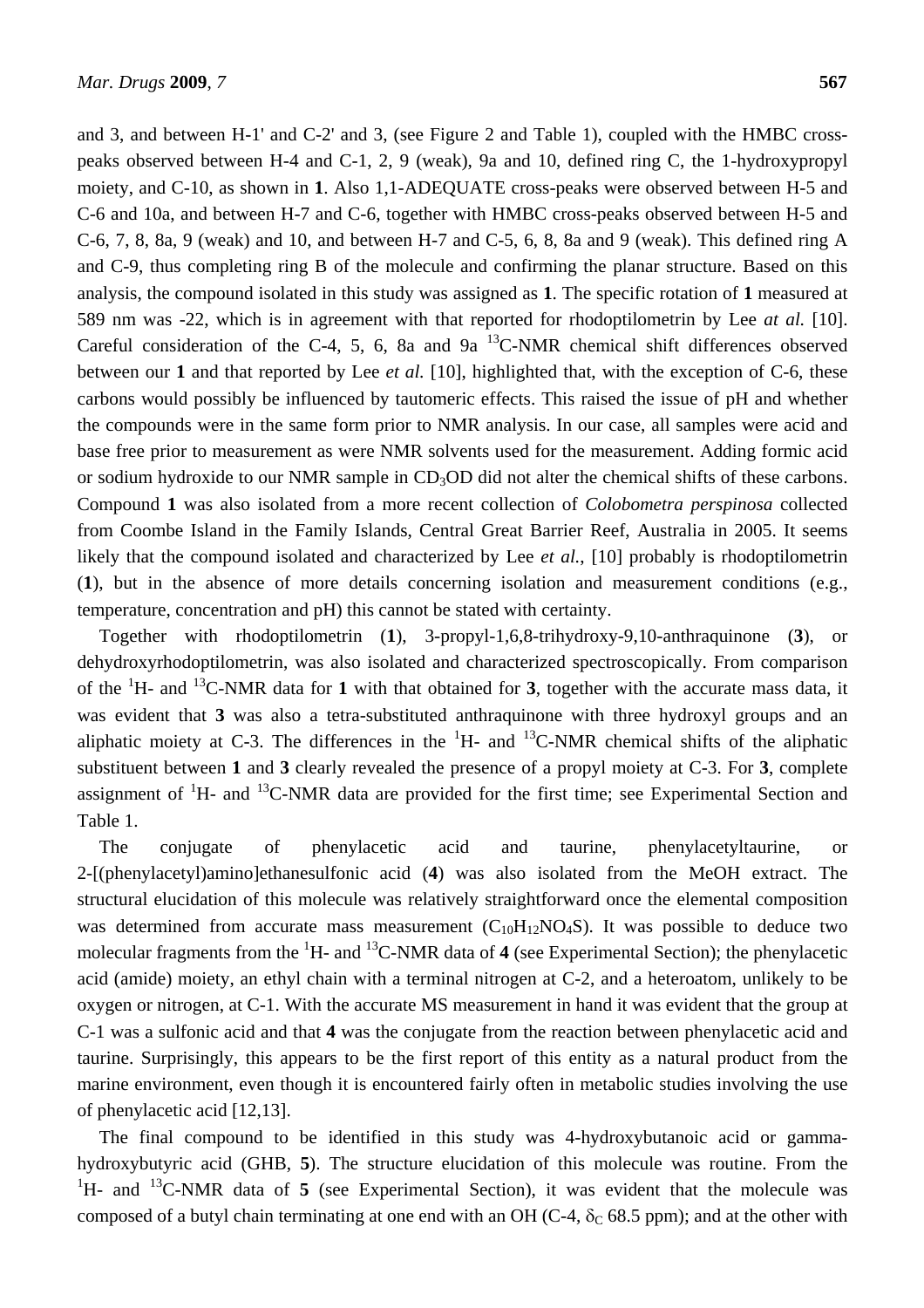a carboxylic acid or amide (C-1,  $\delta$ <sub>C</sub> 177.8 ppm); these deductions were confirmed by routine low resolution MS of **5**, and showed it to be the free acid and not the amide. The discovery of **5** in a marine organism is in itself not surprising, as the molecule is a simple one and commonly found in low concentrations in mammals [14]. What does make the discovery interesting is the colourful history associated with **5**. It is a naturally occurring substance, probably synthesized from gammaaminobutyric acid, found in the central nervous system (CNS) of mammals and thought to act as a neurotransmitter. It is also found in other organs such as the liver, kidneys, and heart as well as in bones. As a drug it is most commonly used in salt form [sodium gamma-hydroxybutyrate (Na-GHB, sodium oxybate) or potassium gamma-hydroxybutyrate (K-GHB)], and is used in the treatment of insomnia, depression [15], alcoholism [16], historically as an anesthetic, and for sleep disorders [17]. Its real notoriety comes from it being represented as a date rape drug, often being referred to as liquid ecstasy despite its unrelated effects [18].

Compounds **1**, **3**–**5** were screened for their *in vitro* anti-cancer activity against three human tumour cell lines [MCF-7 (breast-pleural effusion adenocarcinoma), SF-268 (CNS-glioblastoma), and H460 (lung-large cell carcinoma)], the results of which are shown in Table 3. From the bioassay data it can be seen that **1**, **3** and **5** all demonstrate some non-selective activity towards the three cell lines used for the testing, and that functionality in the side chain of **1**, compared to **3**, appears not to influence this activity. The activity observed for **3** is consistent with previous findings for its sulfate derivative [10]. Compound **4** appears to be weakly active in only one of the three cell lines (MCF-7).

#### **Figure 1.** Structures of compounds 1–5.

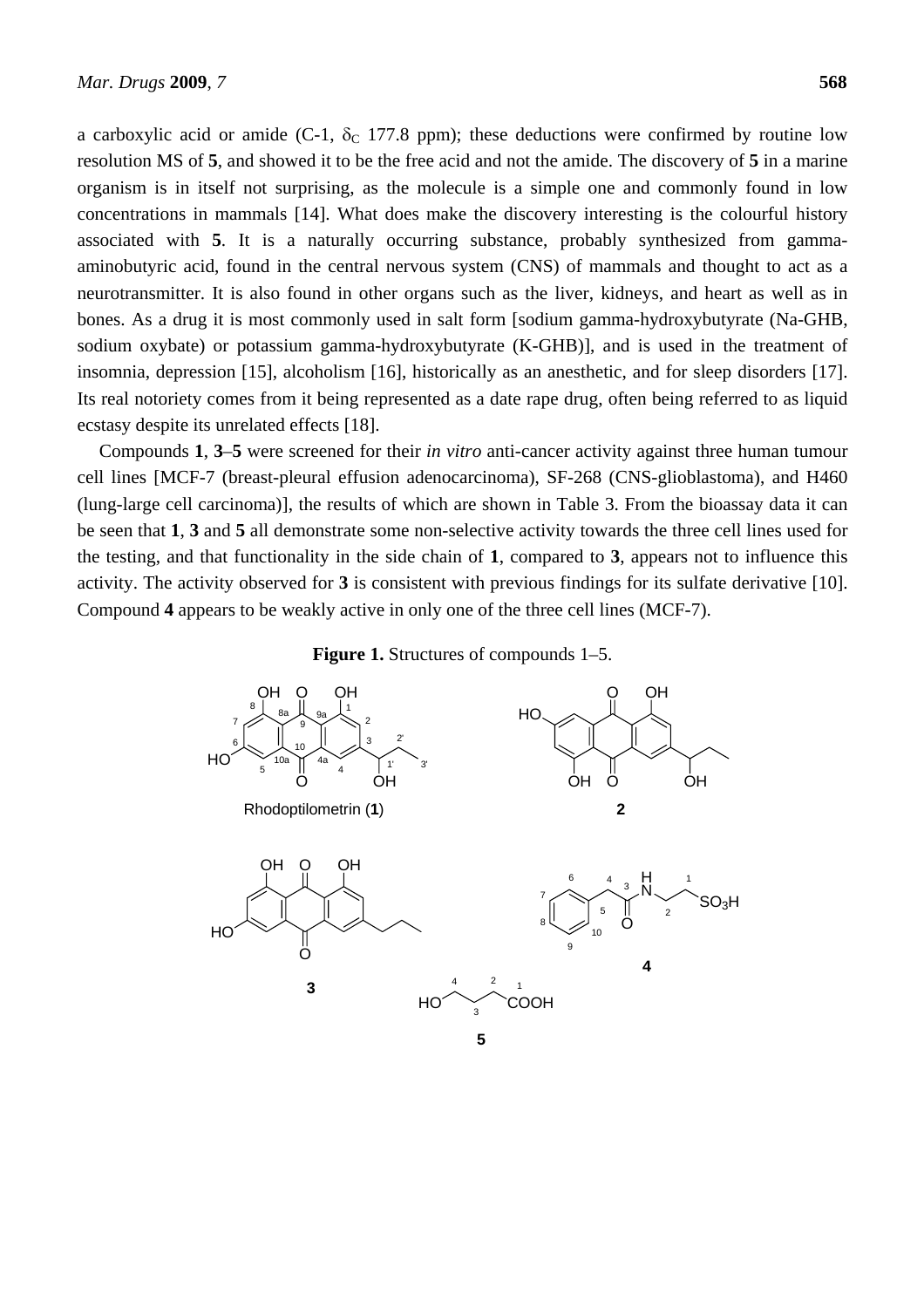| $^{13}C \delta(m)$ |             |             |                |                  | <sup>1</sup> H $\delta$ (m, J Hz) |                  |                 | HMBC(6 Hz)       | gHMBC(6 Hz)    | 1,1-ADEQUATE                |                   |
|--------------------|-------------|-------------|----------------|------------------|-----------------------------------|------------------|-----------------|------------------|----------------|-----------------------------|-------------------|
| No.                | $1^{a,10}$  | $1^a$       | 3 <sup>a</sup> | $1^{a,10}$       | $\boldsymbol{1}^{\text{a}}$       | 1 <sup>b,9</sup> | 1 <sup>b</sup>  | $1^{\text{c},8}$ | $1^{a,10}$     | $1^{\mathrm{a}}$            | $1^{\mathrm{a}}$  |
| $\mathbf{1}$       | 163.7(s)    | 163.6(s)    | 163.6(s)       |                  |                                   |                  |                 |                  |                |                             |                   |
| $\overline{2}$     | $122.4$ (d) | $122.3$ (d) | $124.7$ (d)    | 7.20(s)          | $7.24$ (d, 1.4)                   | $7.17$ (brs)     | $7.24$ (d, 1.4) | $6.73$ (d, 1.2)  | $C-4, 1'$      | $C-1'$ , 1, 3, 4, 9a        | $C-1, 3$          |
| $\mathfrak{Z}$     | 156.1(s)    | 156.6(s)    | 154.2(s)       |                  |                                   |                  |                 |                  |                |                             |                   |
| $4^d$              | $116.6$ (d) | $118.4$ (d) | $121.2$ (d)    | 7.70(s)          | $7.72$ (d, 1.4)                   | $7.56$ (brs)     | $7.66$ (d, 1.4) | $7.16$ (d, 1.2)  | $C-2$ , 10, 1' | $C-1$ ', 1, 2, 9, 9a,<br>10 | $C-3$ , 4a        |
| 4a                 | 135.3(s)    | 134.9(s)    | 134.7(s)       |                  |                                   |                  |                 |                  |                |                             |                   |
| $5^d$              | $113.6$ (d) | $110.4$ (d) | $109.1$ (d)    | 7.09(s)          | $7.16$ (d, 2.4)                   | $6.96$ (d, 2.0)  | $7.02$ (d, 2.5) | 6.61 (d $2.0$ )  | $C-10$         | $C-6, 7, 8, 8a, 9, 10$      | $C-6$ , 10a       |
| $6^d$              | 160.2(s)    | 166.7(s)    | 166.6(s)       |                  |                                   |                  |                 |                  |                |                             |                   |
| $\tau$             | 109.7(d)    | $109.1$ (d) | 110.1 $(d)$    | $6.35$ (d, 3.4)  | $6.52$ (d, 2.4)                   | 6.41 $(d 2.0)$   | $6.44$ (d, 2.5) | $6.02$ (d, 2.0)  | $C-5$          | $C-5, 6, 8, 8a$             | $C-6$             |
| $8\,$              | 167.5(s)    | 167.9(s)    | 167.2(s)       |                  |                                   |                  |                 |                  |                |                             |                   |
| $8a^d$             | 113.9(s)    | 110.5(s)    | 110.5(s)       |                  |                                   |                  |                 |                  |                |                             |                   |
| $\overline{9}$     | 192.0(s)    | 191.7(s)    | 191.9(s)       |                  |                                   |                  |                 |                  |                |                             |                   |
| $9a^d$             | 118.4(s)    | 115.9(s)    | 115.0(s)       |                  |                                   |                  |                 |                  |                |                             |                   |
| 10                 | 184.3 $(s)$ | 183.2(s)    | 183.2(s)       |                  |                                   |                  |                 |                  |                |                             |                   |
| 10a                | 136.9(s)    | 136.9(s)    | 136.9(s)       |                  |                                   |                  |                 |                  |                |                             |                   |
| $1^{\prime}$       | $75.5$ (d)  | 75.4 (d)    | 39.2(t)        | 4.60(m)          | $4.62$ (t, 6.4)                   | $4.56$ (m)       | $4.57$ (t, 6.5) | $4.19$ (t, 5.8)  | $C-2, 4$       | $C-2'$ , 3', 2, 3, 4        | $C-2^{\prime}, 3$ |
| $2^{\prime}$       | 32.6(t)     | 32.6(t)     | 24.8(t)        | $1.73$ (m)       | $1.75$ (m)                        | $1.65$ (m)       | $1.63$ (m)      |                  | $C-3, 3'$      | $C-1', 3', 3$               | $C-1', 3'$        |
| 3'                 | 10.3(q)     | 10.2(q)     | 14.0 $(q)$     | $0.94$ (t, 12.5) | $0.96$ (t, 7.6)                   | $0.91$ (t, 8.0)  | $0.86$ (t, 7.3) |                  | $C-1', 2'$     | $C-1', 2'$                  | $C-2$             |

**Table 1.** Comparison of NMR data for 1 isolated in the current study (<sup>1</sup>H-NMR at 600 MHz, <sup>13</sup>C-NMR at 150 MHz, basic frequency) with that reported previously for **1** [8–10] and with **3**.

<sup>a</sup> Measured in CD<sub>3</sub>OD, referenced to internal solvent signals ( $\delta$  3.31 and 49.0 ppm).

<sup>b</sup> Measured in DMSO  $d_6$ , referenced to internal solvent signals ( $\delta$  2.50).

<sup>c</sup> Measured in  $(CD_3)_2CO$ , referenced to TMS ( $\delta$  0).

<sup>d</sup> NMR resonances and coupling constants associated with atoms at these positions are not consistent with the current molecule and the previously reported rhodoptilometrin [10] being identical.

 $8-10$  Data comes from references [8-10], see main text.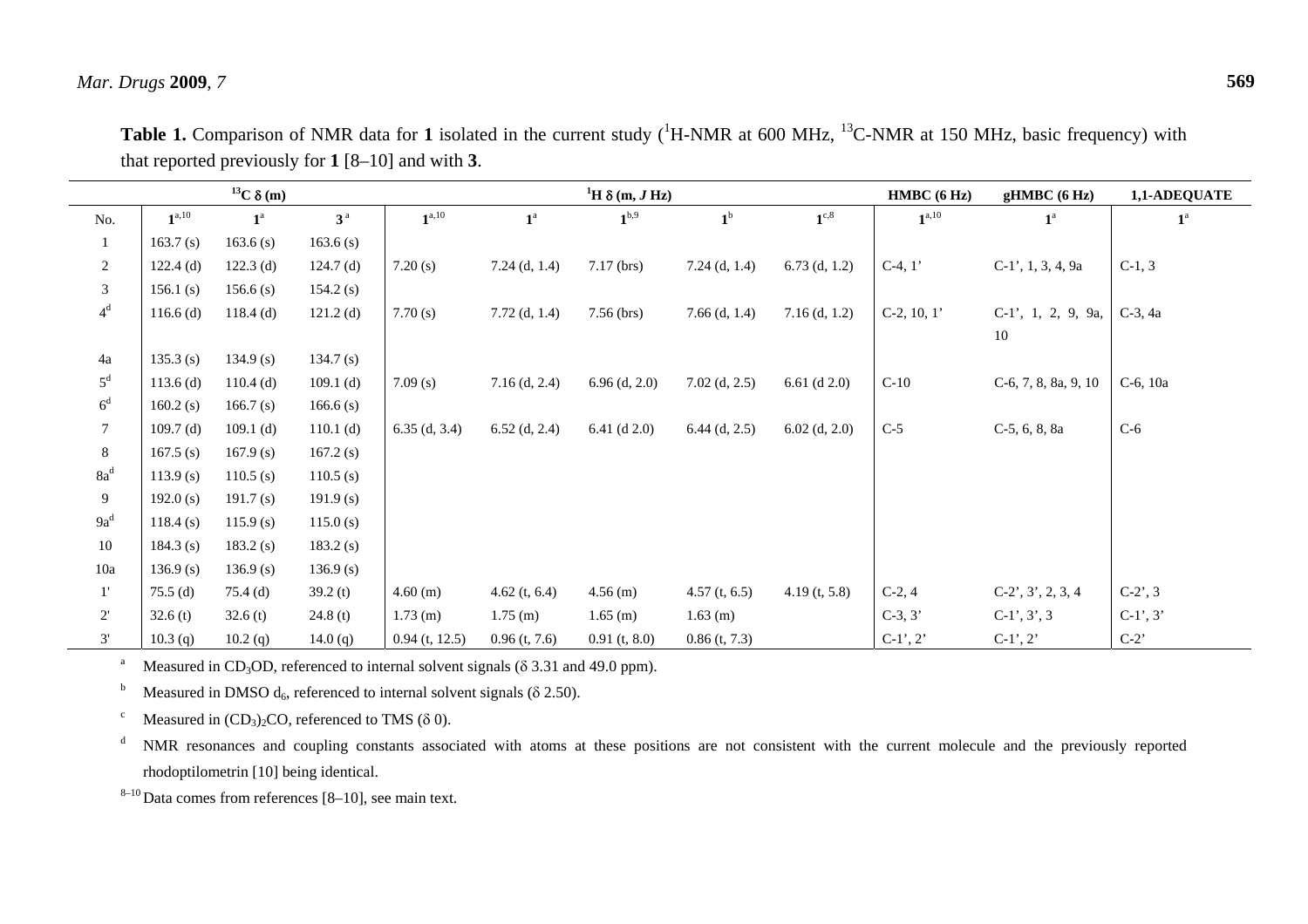|                |                             |                | $\overline{^{13}}C \delta(m)$ for 1 in CD <sub>3</sub> OD |             |             |             |  |
|----------------|-----------------------------|----------------|-----------------------------------------------------------|-------------|-------------|-------------|--|
|                | conc mg/600 $\mu$ L         |                |                                                           |             |             |             |  |
| No.            | <b>Unknown</b> <sup>a</sup> | <b>Unknown</b> | 32                                                        | 16          | 8           | 4           |  |
| $\mathbf{1}$   | 163.7(s)                    | 163.6(s)       | 163.4(s)                                                  | 163.5(s)    | 163.6(s)    | 163.7(s)    |  |
| $\overline{2}$ | $122.4$ (d)                 | $122.3$ (d)    | $122.2$ (d)                                               | $122.2$ (d) | $122.3$ (d) | $122.3$ (d) |  |
| 3              | 156.1(s)                    | 156.6(s)       | 156.5(s)                                                  | 156.6(s)    | 156.6(s)    | 156.7(s)    |  |
| 4 <sup>b</sup> | $116.6\,(d)$                | 118.4(d)       | 118.4(d)                                                  | 118.4(d)    | 118.4(d)    | 118.4(d)    |  |
| 4a             | 135.3(s)                    | 134.9(s)       | 134.5(s)                                                  | 134.7(s)    | 134.8(s)    | 134.8 $(s)$ |  |
| $5^{\rm b}$    | 113.6(d)                    | 110.4(d)       | 110.4(d)                                                  | 110.4(d)    | 110.4(d)    | $110.4$ (d) |  |
| 6 <sup>b</sup> | 160.2(s)                    | 166.7(s)       | 166.4(s)                                                  | 166.5(s)    | 166.6 $(s)$ | 166.7(s)    |  |
| 7              | $109.7$ (d)                 | $109.1$ (d)    | $109.0$ (d)                                               | $109.0$ (d) | 109.0(d)    | $109.1$ (d) |  |
| 8              | 167.5(s)                    | 167.9(s)       | 167.1(s)                                                  | 167.2(s)    | 167.3(s)    | 167.4(s)    |  |
| $8a^b$         | 113.9(s)                    | 110.5(s)       | 110.3(s)                                                  | 110.4(s)    | 110.5(s)    | 110.6 $(s)$ |  |
| 9              | 192.0(s)                    | 191.7(s)       | 191.5(s)                                                  | 191.7(s)    | 191.8(s)    | 191.9(s)    |  |
| $9a^b$         | 118.4(s)                    | 115.9(s)       | 115.6 $(s)$                                               | 115.7(s)    | 115.8(s)    | 115.9(s)    |  |
| 10             | 184.3(s)                    | 183.2(s)       | 182.7(s)                                                  | 182.9(s)    | 183.0(s)    | 183.1(s)    |  |
| 10a            | 136.9(s)                    | 136.9(s)       | 136.6(s)                                                  | 136.7(s)    | 136.9(s)    | 137.0(s)    |  |
| $1^{\prime}$   | $75.5$ (d)                  | $75.4$ (d)     | $75.4$ (d)                                                | $75.4$ (d)  | $75.4$ (d)  | $75.4$ (d)  |  |
| $2^{\prime}$   | 32.6(t)                     | 32.6(t)        | 32.6(t)                                                   | 32.6(t)     | 32.6(t)     | 32.6(t)     |  |
| 3'             | 10.3(q)                     | 10.2(q)        | 10.2(q)                                                   | 10.2(q)     | 10.2(q)     | 10.2(q)     |  |

Table 2. <sup>13</sup>C-NMR (600 MHz, CD<sub>3</sub>OD, 298 K) data for 1 (rhodoptilometrin) at various concentrations.

 $a$  Data from reference [10].

 $<sup>b</sup>$  Highlighted rows show ppm values with largest discrepancies from values published in reference [10].</sup>

| No. | $SF-268^a$ | $MCF-7^b$ | $H460^\circ$ |
|-----|------------|-----------|--------------|
|     | 41         | 21        | 25           |
| 3   | 72         | 20        | 25           |
| 4   | >250       | 195       | >250         |
| 5   | 68         | 32        | 50           |

**Table 3.**  $GI_{50}$  ( $\mu$ M) data for 1, and 3–5 against a series of human tumour cell lines.

<sup>a</sup> SF-268 Central nervous system-glioblastoma cells.

<sup>b</sup> MCF-7 Breast-pleural effusion adenocarcinoma cells.

c H460 Lung-large cell carcinoma cells.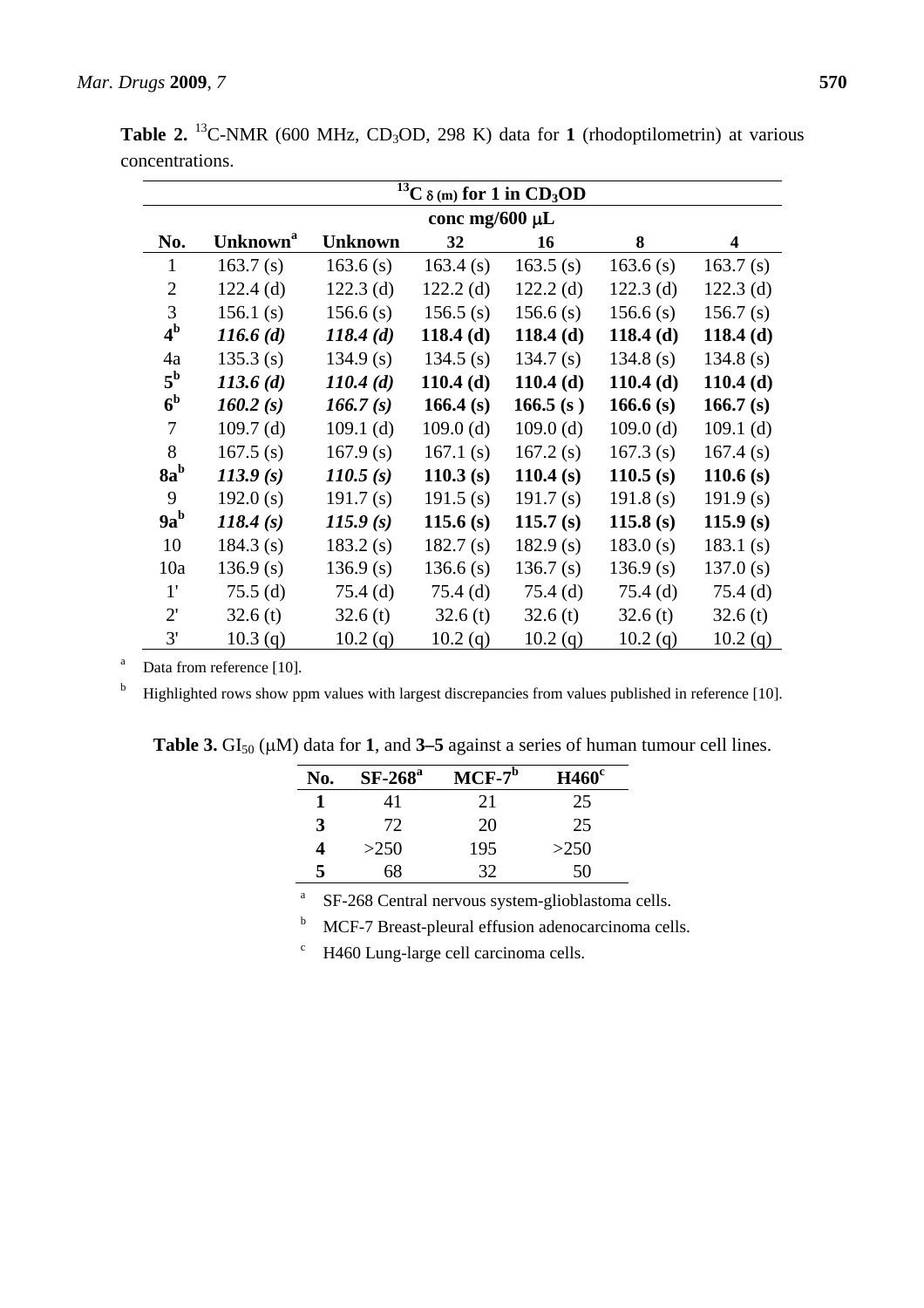

**Figure 2.** 1,1-ADEQUATE spectrum of  $1(600 \text{ MHz})$  basic frequency,  $CD_3OD$ ).

# **3. Experimental Section**

#### *3.1. General experimental*

C18 flash vacuum chromatography was performed using Phenomenex C18 (50 µm). HPLC was performed with a Shimadzu HPLC system consisting of a Shimadzu SCL-10Avp system controller equipped with a Shimadzu LC-10AT pump, Shimadzu SPD-M10Avp photodiode array detector, Shimadzu FRC-10A fraction collector and Shimadzu SIL-10A auto sampler. All HPLC data were collected using the Shimadzu Class-VP data collection package installed on a Dell Pentium 4 PC running Windows 2000. IR spectra were measured on a Nicolet Nexus FTIR. Optical rotations were recorded on a Jasco P-1020 polarimeter. All NMR spectra were measured on a Bruker Avance 600 MHz NMR spectrometer complete with cryoprobe. NMR spectra were referenced to residual  ${}^{1}H$ and <sup>13</sup>C resonances in the deuterated solvents. Low resolution mass spectral data were measured on a Bruker Daltonics Esquire 3000 plus mass spectrometer, complete with Agilent 1100 HPLC system comprising of pump, PDA and autosampler. Accurate mass spectrometric data were measured on a Bruker BioApex 47 FT mass spectrometer. All other details as previously published [19].

#### *3.2. Animal material*

The original sample of the crinoid *Colobometra perspinosa* (family Colobometridae), was collected from south east of Richards Island (Bedara), Family Islands, Central Great Barrier Reef, Australia, at a depth of 12 m, on June the  $12<sup>th</sup>$ , 1989 and immediately frozen and stored at -20 °C. A voucher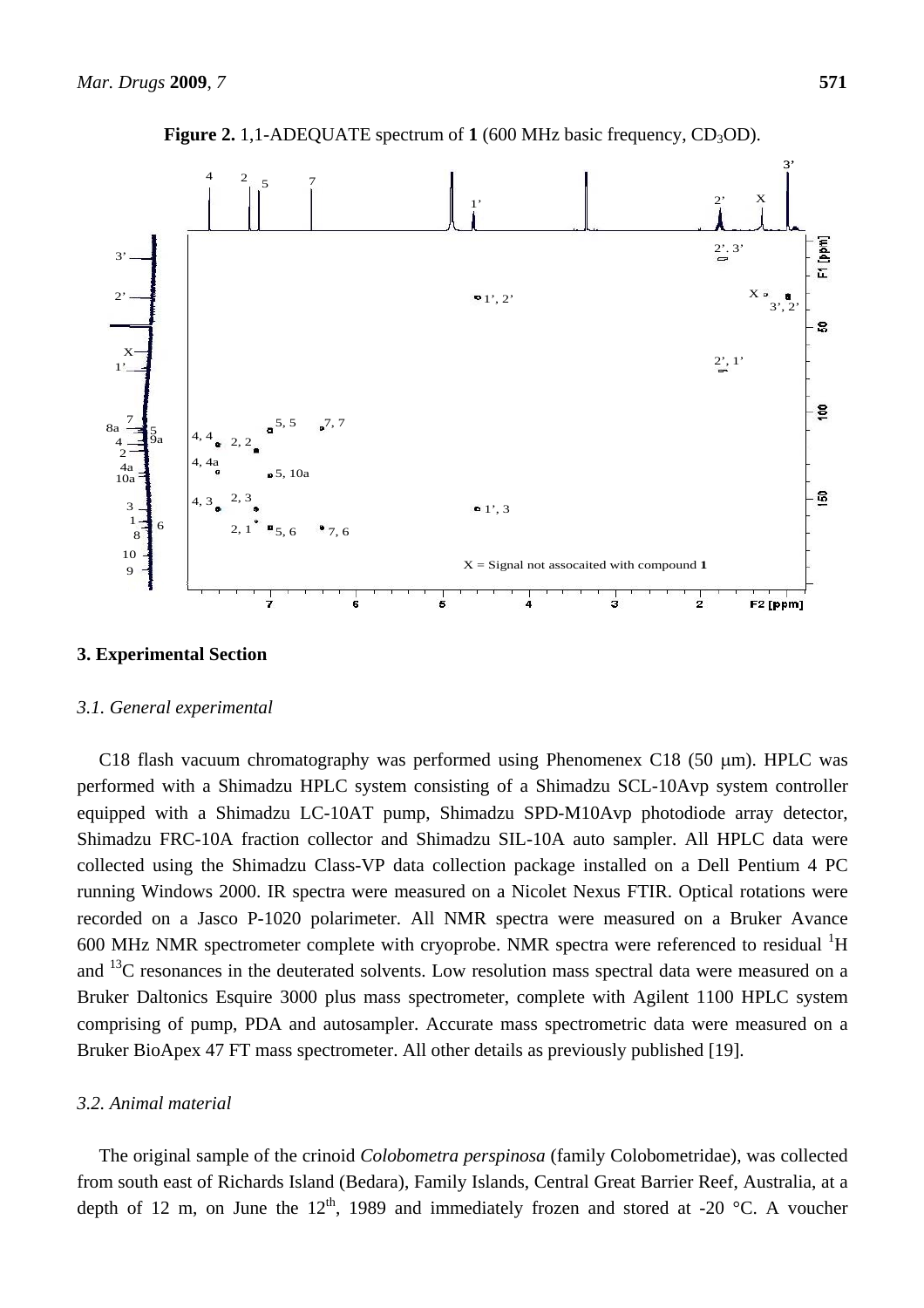specimen is lodged with Queensland Museum, accession number G212468. The sample was collected under GBRMPA permit G88/354 and Queensland Fisheries permit 1780. The second collection of the crinoid was made from Coombe Island, Family Islands, Central Great Barrier Reef, Australia on June the 27th, 2005 and immediately frozen and stored at -20 °C. A voucher specimen (27124) is lodged at AIMS.

#### *3.3. Bioassay*

The cell lines SF-268, MCF-7 and H460 were grown in RPMI 1640 medium with L-glutamine supplemented with 5% foetal bovine serum and maintained in a humidified incubator at 37 °C with 5% CO2. Cells were plated in 96 well microtitre plates at a seeding density of 5,000 cells per well in 100 µL medium and allowed to attach for 24 hours. Natural product samples were solubilised in DMSO and serial dilutions prepared in medium. These were added to the cells so that the final doses ranged from 250  $\mu$ g/mL to 3  $\mu$ g/mL. The plates were returned to the incubator. Total cellular protein was used as an indicator of cell number and was measured at 0 hours and 48 hours after sample addition using the sulforhodamine B (SRB) assay. Cells were fixed by addition of 30  $\mu$ L of 50% TCA for 30 min at 4  $\degree$ C, rinsed five times in running water then air dried before staining with 50 µL 0.4% SRB in 1% acetic acid for 30 mins at room temperature. Plates were washed in five changes of 1% acetic acid and air dried. SRB dye was solubilised in 10 mM Tris (100  $\mu$ L) and plates read on a Wallac Victor Plate reader with excitation at 540 nm and emission at 590 nm. The concentration at which growth was inhibited by 50% ( $GI_{50}$ ) was determined by comparing the dose response curves of sample treated values to those of vehicle only control (100% growth) and Time 0 readings (zero growth). Taxol and staurosporine were used as positive controls and medium only and untreated wells were used as negative controls.

#### *3.4. Extraction and isolation*

The organic solubles (3.37 g of organic extract, obtained employing repeated extraction with 1:1 DCM-MeOH) obtained from the crinoid were filtered through a plug of reversed phase C18 silica using MeOH as eluent. The MeOH was removed under reduced pressure and the resultant filtrate subjected to preparative RP-HPLC (9.5 mL/min, gradient elution from 10% MeCN:H<sub>2</sub>O  $(+0.1\%)$ formic acid) to MeCN (+0.1% formic acid); column  $250 \times 20$  mm RP Luna C18 (2), Phenomenex) over 80 mins, to yield 34 fractions. Of the 34 fractions two, fractions 16 and 17, were found to be active in the bioassay. <sup>1</sup>H-NMR analysis of all fractions showed fractions 9–11 to be 4 (16.7 mg, 0.5%) organic extract), fractions 16 and 17 to be **1** (75.3 mg, 2.2% organic extract), fraction 24 to be **3** (9.5 mg, 0.3% organic extract), and fraction 34 to be **5** (27.7 mg, 0.8% organic extract).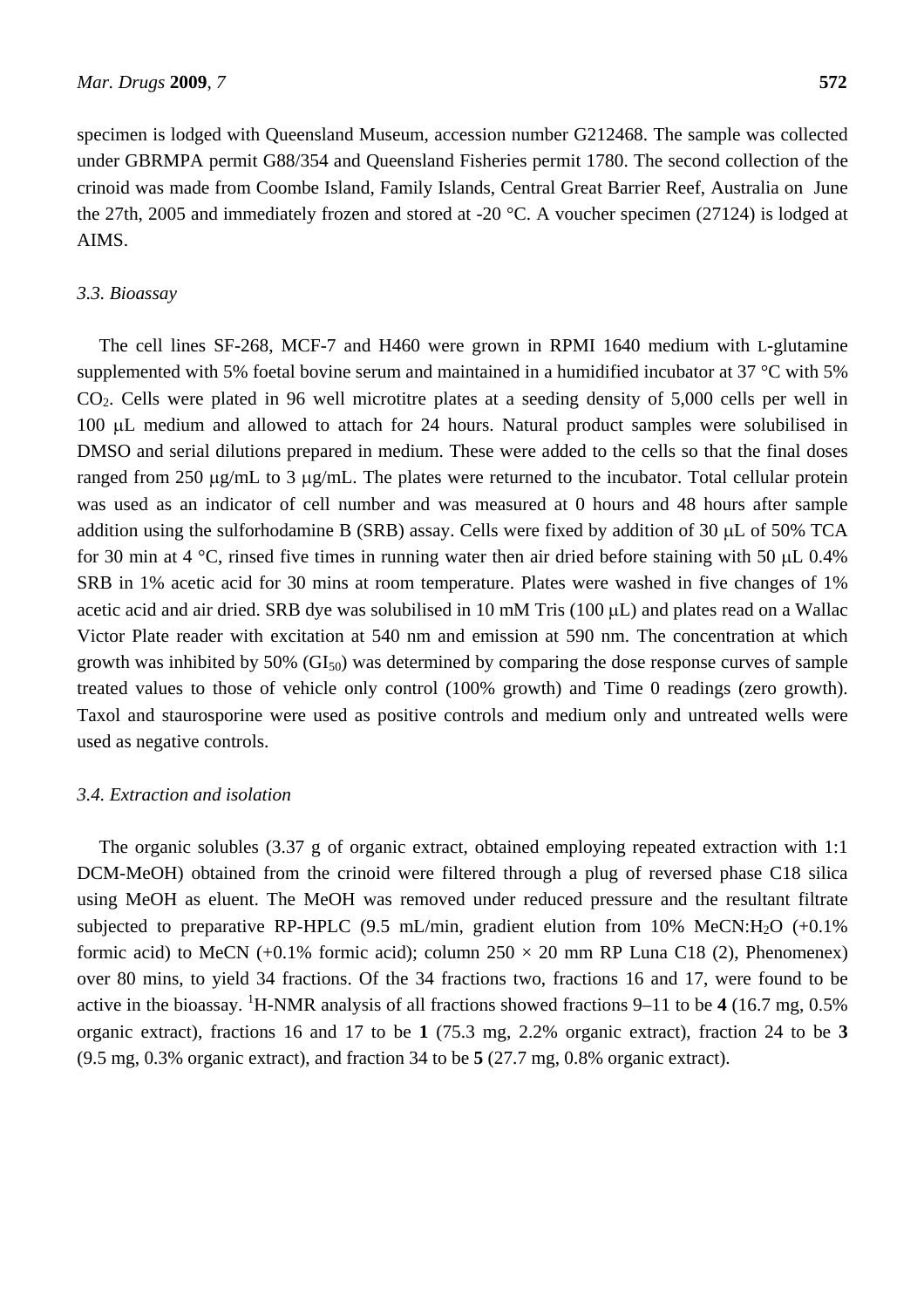## *3.5. 3-(1'-Hydroxypropyl)-1,6,8-trihydroxy-9,10-anthraquinone (Rhodoptilometrin,* **1**)

An orange-yellow microcrystalline solid.  $[\alpha]_{D}^{20}$  -22 (*c* 0.1, MeOH); IR (film)  $v_{max}$  3420, 1660, 1280 cm<sup>-1</sup>; UV (PDA, MeOH)  $\lambda_{\text{max}}$  512 nm; <sup>1</sup>H- (600 MHz, CD<sub>3</sub>OD), and <sup>13</sup>C- (150 MHz, CD<sub>3</sub>OD) NMR data see Table 1; HRESIMS  $m/z$  found 313.0710 for [M-H]<sup>-</sup> (calcd for C<sub>17</sub>H<sub>13</sub>O<sub>6</sub> 313.0712).

#### *3.6. 3-Propyl-1,6,8-trihydroxy-9,10-anthraquinone* (**3**)

An orange-yellow optically inactive powder. IR (film)  $v_{\text{max}}$  3420, 1660, 1280 cm<sup>-1</sup>; UV (PDA, MeOH)  $\lambda_{\text{max}}$  512 nm; <sup>1</sup>H-NMR (600 MHz, CD<sub>3</sub>OD)  $\delta$  7.58 (1H, H-4, brs), 7.18 (1H, H-5, d, *J* = 2.3 Hz), 7.10 (1H, H-2, brs), 6.56 (1H, H-7, d, *J* = 2.3 Hz), 2.69 (2H, H-1', t, *J* = 7.3 Hz), 1.71 (2H, H-2', sep,  $J = 7.3$  Hz), 0.99 (3H, H-3', t,  $J = 7.3$  Hz); <sup>13</sup>C-NMR (150 MHz, CD<sub>3</sub>OD) see Tables 1 and 2; HRESIMS  $m/z$  found 297.0782 for [M-H]<sup>-</sup> (calcd for C<sub>17</sub>H<sub>13</sub>O<sub>5</sub> 297.0802).

## *3.7. 4-[(Phenylacetyl)amino]ethanesulfonic acid* (**4**)

A colourless optically inactive oil. <sup>1</sup>H-NMR (600 MHz, DMSO-d<sub>6</sub>)  $\delta$  2.53 (H<sub>2</sub>-1, brt, *J* = 7.3 Hz), 3.29 (H<sub>2</sub>-2, dt,  $J = 5.6$ , 7.3 Hz), 3.37 (H<sub>2</sub>-4, s), 7.21 (H-8, t,  $J = 7.5$  Hz), 7.24 (2H, H-6 and H-10, d,  $J = 7.5$  Hz), 7.28 (2H, H-7 and H-9, t,  $J = 7.5$  Hz); <sup>13</sup>C-NMR (150 MHz, DMSO-d<sub>6</sub>)  $\delta$  35.7 (t, C-2), 42.5 (t, C-4), 50.6 (t, C-1), 126.3 (s, C-8), 128.2 ( $2 \times d$ , C-6, 10), 129.0 ( $2 \times d$ , C-7, 9), 136.4 (s, C-5), 169.7 (s, C-3); HRESIMS  $m/z$  found 242.0493 for [M-H]<sup>-</sup> (calcd for C<sub>10</sub>H<sub>12</sub>NO<sub>4</sub>S 242.0487).

#### *3.8. 4-Hydroxybutanoic acid* (**5**)

A colourless optically inactive oil. <sup>1</sup>H (600 MHz, CDCl<sub>3</sub>)  $\delta$  4.35 (2H, H-4, t, *J* = 7.2 Hz), 2.50 (2H, H-2, t,  $J = 8.1$  Hz), 2.26 (2H, H-3, tt,  $J = 7.2$ , 8.1 Hz); <sup>13</sup>C (150 MHz, CDCl<sub>3</sub>)  $\delta$  177.8 (s, C-1), 68.5 (t, C-4), 27.8 (t, C-2), 22.1 (t, C-3); ESIMS  $m/z$  103 [M-H]<sup>-</sup>, 85 [M-H<sub>2</sub>O]<sup>-</sup>.

#### **Acknowledgements**

We thank B. Bowden, Department of Molecular Sciences, James Cook University for use of the Department's FTIR instrument, A-M. Babey, School of Veterinary and Biomedical Sciences, James Cook University for initial anti-tumour screening data and provision of the SF-268 cells, and C. Hooi, R. Anderson and C. Cullinane, of the Peter MacCallum Cancer Centre, Melbourne, Australia, for the H460 and MCF-7 cells. Collection of this crinoid sample was made possible by the access and benefit sharing arrangements between AIMS and the Queensland Government. The authors are grateful to those AIMS staff, both past and present, involved in the collections of the crinoid and to S. Sorokin and E. Illidge-Evans for the identification of the specimens as *Colobometra perspinosa*. We finally thank Gavin Ericson for access to the AIMS' Bioresources Data Base.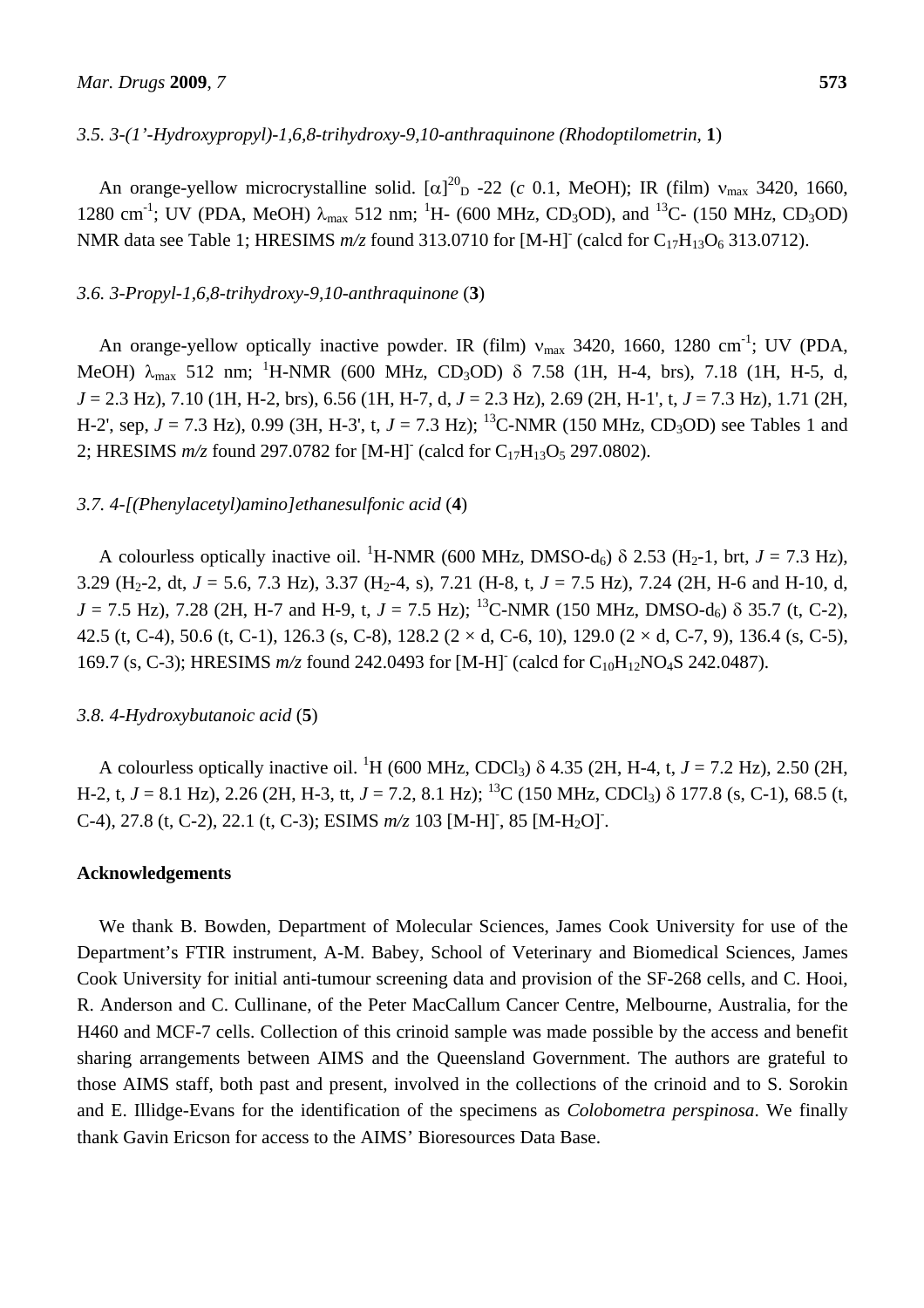## **References and Notes**

- 1. Hay, M.E.; Duffy, J.E.; Pfister, A.P.; Fenical, W. Chemical defense against different marine herbivores: Are amphipods insect equivalents? *Ecology* **1986**, *68*, 1567–1580.
- 2. de Nys, R.; Steinberg, P.D.; Willemsen, P.; Dworjanyn, S.A.; Gabelish, C.L.; King, R.J. Broad spectrum effects of secondary metabolites from the red alga *Delisea pulchra* in antifouling assays. *Biofouling* **1995**, *8*, 259–271.
- 3. de Nys, R.; Steinberg, P.D. Recent advances in marine biotechnology. Biofilms, bioadhesion, corrosion and biofouling. In *Role of Secondary Metabolites from Algae and Seagrasses in Biofouling Control*; Fingerman, M., Nagabhushanam, R., Thompson, M.-F., Eds.; Science Publishers: Enfield, UK, 1999; Vol. 3, pp. 223–244.
- 4. Pennings, S.C.; Pablo, S.R.; Paul, V.J. Chemical defenses of the tropical, benthic marine cyanobacterium *Hormothamnion enteromorphoides*: Diverse consumers and synergisms. *Limnol. Oceanogr.* **1997**, *42*, 911–917.
- 5. Wright, A.D.; Wang, H.; Gurrath, M.; König, G.M.; Kocak, G.; Neumann, G.; Loria, P.; Foley, M.; Tilley, L. Inhibition of heme (FP) detoxification processes underlies the antimalarial activity of terpene isonitrile compounds from marine sponges. *J. Med. Chem*. **2001**, *44*, 873–885.
- 6. König, G.M.; Wright, A.D.; Linden, A. Antiplasmodial and cytotoxic metabolites from the maltese sponge *Agelas oroides*. *Planta Medica* **1998**, *64*, 443–447.
- 7. Rinehart, K.L.; Morales, J.J.; Reid, J.; Reymundo, I.; Floriano, P.; Gravalos, L.G. ETM-775 metabolite of ecteinascidin 743. *United States Pat. 6316214*. November 13, 2001.
- 8. Powell, V.H.; Sutherland, M.D. Pigments of Marine Animals. VI.\* Anthraquinone pigments of the crinoids *Ptilometra australis* Wilton and *Tropiometra afra* Hartlaub. *Aust. J. Chem.* **1967**, *20*, 541–543.
- 9. Bartolini, G.L.; Erdman, T.R.; Scheuer, P.J. Anthraquinone pigments from the crinoid *Comanthus bennetti*. *Tetrahedron* **1973**, *29*, 3699–3702.
- 10. Lee, N.K.; Kim, Y.H. New cytotoxic anthraquinones from the crinoid *Ptilometra*: 1'-Deoxyrhodoptilometrin-6-*O*-sulfate and rhodoptilometrin-6-*O*-sulfate. *Bull. Korean Chem. Soc.* **1995**, *16*, 1011–1013.
- 11. Köck, M.; Reif, B.; Gerlach, M.; Reggelin, M. Application of the 1,n-ADEQUATE experiment in the assignment of highly substituted aromatic compounds. *Molecules* **1996**, *1*, 41–45.
- 12. Cravedi, J.P.; Tulliez, J. Urinary metabolites of dodecylcyclohexane in *Salmo gairdneri*: Evidence of aromatization and taurine conjugation in trout. *Xenobiotica* **1987**, *17*, 1103–1111.
- 13. Idle, J.R.; Millburn, P.; Williams, R. Taurine conjugates as metabolites of arylacetic acids in the ferret. *Xenobiotica* **1978**, *8*, 253–264.
- 14. Bessman S.P.; Fishbein W.N. Gamma hydroxybutyrate, a normal brain metabolite. *Nature* **1963**, *200*, 1207–1208.
- 15. Weil, A.; Winifred, R. Depressants. In *From Chocolate to Morphine*, 2nd ed.; Houghton Mifflin Company: Boston and New York, USA, 1993; p. 77.
- 16. Benzer, T.I. *eMedicine: Toxicity, Gamma-Hydroxybutyrate*. Available online: http://www.emedicine. com/emerg/topic848.htm 2007.